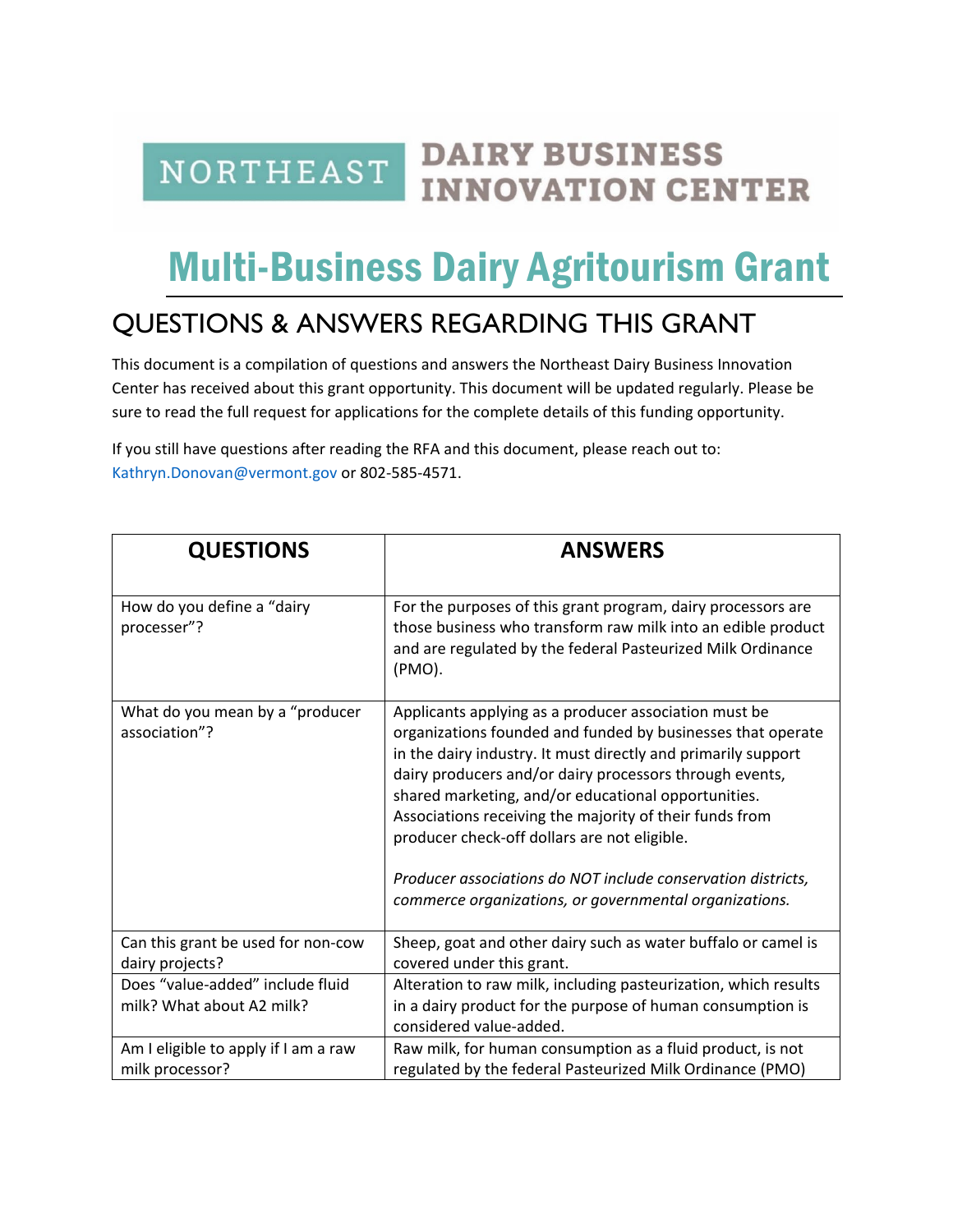|                                                                                                                                                                                      | nor saleable across state lines and is therefore ineligible for<br>grant funds through this federally funded grant program.                                                                                                                                                                                                                                                                                      |
|--------------------------------------------------------------------------------------------------------------------------------------------------------------------------------------|------------------------------------------------------------------------------------------------------------------------------------------------------------------------------------------------------------------------------------------------------------------------------------------------------------------------------------------------------------------------------------------------------------------|
|                                                                                                                                                                                      | However, if your processing business sells both fluid raw milk<br>(regulated by state) and pasteurized and/or manufactured<br>products (regulated by PMO), grant funds can support work<br>that supports products regulated by the PMO.                                                                                                                                                                          |
|                                                                                                                                                                                      | In the case that your raw fluid products will benefit from the<br>work done under your project that primarily benefits PMO-<br>regulated products (eg. website design) you will need to<br>demonstrate that your matching funds cover the portion of<br>your work that benefits non-PMO regulated aspects of your<br>business.                                                                                   |
|                                                                                                                                                                                      | Example: If you seek to have a website and ecommerce<br>platform design and 30% of your sales are of raw fluid milk,<br>your match should include funds to cover 30% of the<br>website/ecommerce design.                                                                                                                                                                                                         |
| Am I eligible to apply if I am in a<br>state with cottage food laws (eg.<br>Maine) and am in compliance with<br>my state regulations, but am not<br>able to sell across state lines? | If your business is currently following state guidelines and is<br>working toward increasing food safety/production protocols<br>to meet federal guidelines and/or reach new markets, this is in<br>alignment with the intent of the grant, and you are eligible to<br>apply.                                                                                                                                    |
| Can one of my partners have the<br>cash match flow through their<br>organization inside of through my<br>own?                                                                        | Yes, if they are identified as a partner business/organization in<br>the application, match may be managed by another<br>business/organization.                                                                                                                                                                                                                                                                  |
|                                                                                                                                                                                      | A letter of commitment should be submitted from that project<br>partner which describes the match contribution and the<br>agreement for cash match to flow through their<br>business/organization.                                                                                                                                                                                                               |
| How do I know if my contractor<br>charges an hourly rate that does not<br>exceed a GS-15 step 10? What does<br>that mean?                                                            | Because this is a federal grant, contractors should charge in<br>alignment with rates set by the federal government. Generally,<br>this means an hourly rate of no more than \$68.81, according<br>to the 2021 General Schedule. However, some localities may<br>have a higher rate allowed. Check to see if your contractor is<br>located in a Locality Pay Area in which there is a Localized Pay<br>Schedule. |
|                                                                                                                                                                                      | The contractor's hourly pay is separate from any additional travel<br>expenses, fridge benefits, indirect costs, or other expenses.                                                                                                                                                                                                                                                                              |
|                                                                                                                                                                                      | If your contractor's hourly rate exceeds the rate, prior to hiring<br>them, you must provide justification in the application which<br>includes any research you've done to come to that conclusion<br>that a higher rate is needed, which may include soliciting                                                                                                                                                |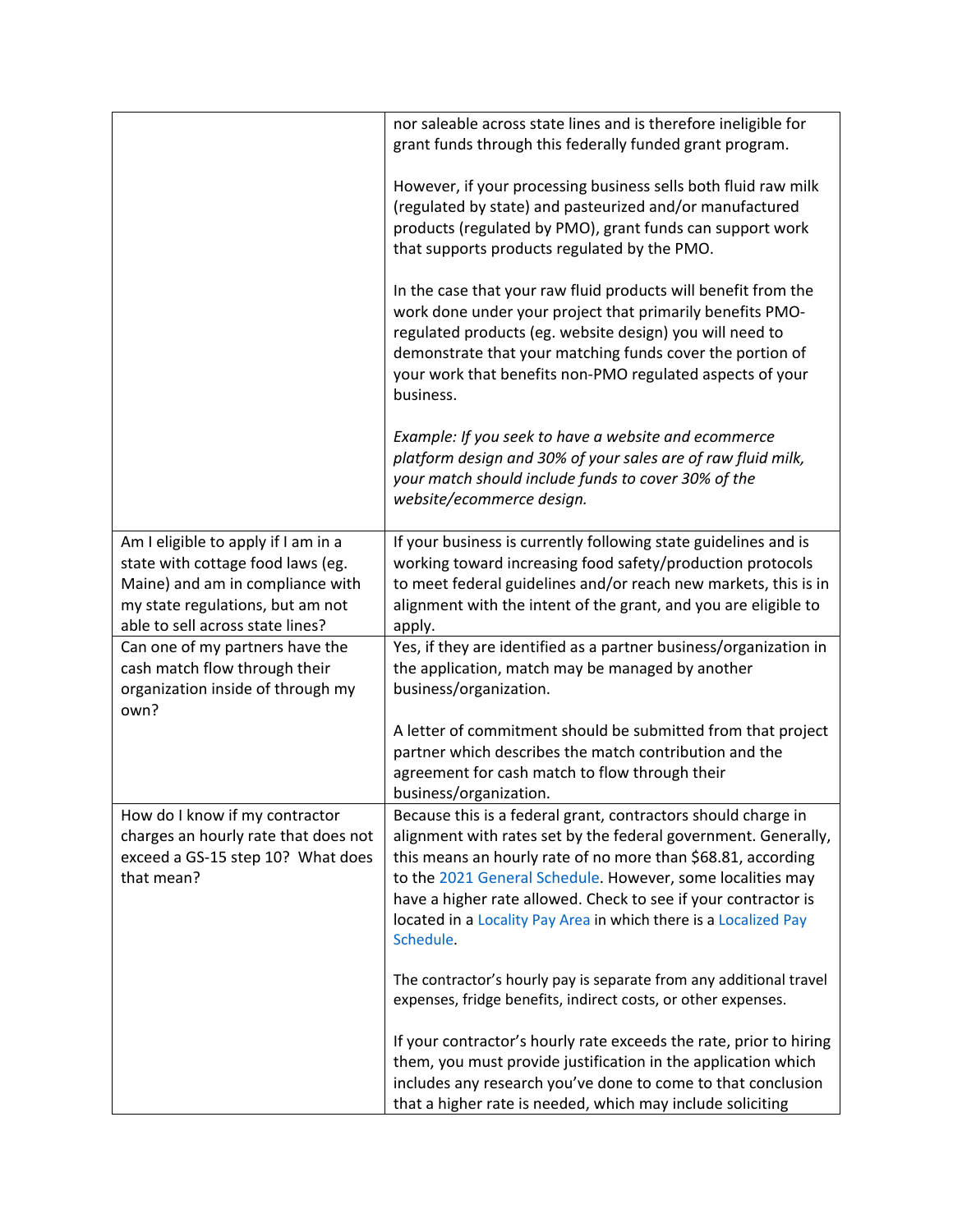|                                         | multiple bids. Justification should align with 2 CFR § 200.317 -<br>326.                                                        |  |  |
|-----------------------------------------|---------------------------------------------------------------------------------------------------------------------------------|--|--|
| What is a DUNS number and how do        | A DUNS number is a unique 9-digit identifier for businesses                                                                     |  |  |
| I get one?                              | and is required to have for grants funded by the Federal                                                                        |  |  |
|                                         | government. You can obtain a DUNS number for free.                                                                              |  |  |
| Do I need to have a DUNS number         | No, you are not required to have it before submitting your                                                                      |  |  |
| before I apply?                         | application. However, we recommend that you start the                                                                           |  |  |
|                                         | process of getting them ahead of submitting your application                                                                    |  |  |
|                                         | to avoid any delays in starting your grant.                                                                                     |  |  |
| What is match?                          | Match can come in many forms and is a way for you to                                                                            |  |  |
|                                         | demonstrate your investment to the project. While it can                                                                        |  |  |
|                                         | certainly come from contributing cash from your business or                                                                     |  |  |
|                                         | investors, it could also come in the form of volunteer services,                                                                |  |  |
|                                         | donations, etc. to further the impact of the grant project for                                                                  |  |  |
|                                         | your business. See the "Matching Funds" section of the RFA to                                                                   |  |  |
|                                         | learn more and see how to fully capture this in your budget.                                                                    |  |  |
| Can I apply if I do not have a          | We recommend reaching out to a business viability                                                                               |  |  |
| computer or access to internet?         | organization in your state to learn about resources available to<br>you regarding application assistance and online submission. |  |  |
|                                         | Unfortunately, we are not able to accept paper applications.                                                                    |  |  |
| Do I need to address all the funding    | Applicants should describe activities that strongly align with at                                                               |  |  |
| priorities listed in the RFA?           | least one of the listed priorities.                                                                                             |  |  |
| Is it required that I make money        | No, you do not need to make money to be a successful                                                                            |  |  |
| from my activities?                     | applicant. However, applicants that make the case for how                                                                       |  |  |
|                                         | their project increases visibility, public awareness,                                                                           |  |  |
|                                         | comprehension of dairy practices, and promotes awareness                                                                        |  |  |
|                                         | and consumption of Northeast-regionally produced milk will                                                                      |  |  |
|                                         | be more competitive.                                                                                                            |  |  |
| What if the expenses that I want to     | Consider paying for those unallowable expenses out of pocket                                                                    |  |  |
| pay for with these funds are not        | and using as match. Then you can use the grant to cover things                                                                  |  |  |
| allowable?                              | like wages or supplies related to the project instead.                                                                          |  |  |
| If I accidentally put in a non-eligible | No! If your application is positively reviewed by our reviewers                                                                 |  |  |
| expense in my application, will my      | and recommended for funding, we will reach out to you to                                                                        |  |  |
| application automatically be            | make any necessary tweaks to ensure alignment with USDA                                                                         |  |  |
| disqualified?                           | requirements. If the descriptions of expenses are detailed and                                                                  |  |  |
|                                         | justify why they are necessary for the grant (in the Budget                                                                     |  |  |
|                                         | Narrative section of the application) this will increase the                                                                    |  |  |
|                                         | competitiveness of your grant.                                                                                                  |  |  |
| What if aspects of my project           | If you receive grant funding for an activity that needs to be                                                                   |  |  |
| cannot happen because of COVID-19       | altered significantly, you are expected to communicate early                                                                    |  |  |
| or some other disruption?               | and often with your grant manager to come up with an<br>alternative plan and get approval to make those changes. If it          |  |  |
|                                         | is not feasible to alter your project, you may be required to                                                                   |  |  |
|                                         | return some or all of the grant funds.                                                                                          |  |  |
| The grant says that it cannot cover     | While construction materials are not eligible, some costs that                                                                  |  |  |
| construction or equipment costs,        | you think of as equipment may actually be covered under                                                                         |  |  |
| but infrastructure is really where I    | "Supplies", if it is under \$5,000 or can be broken into                                                                        |  |  |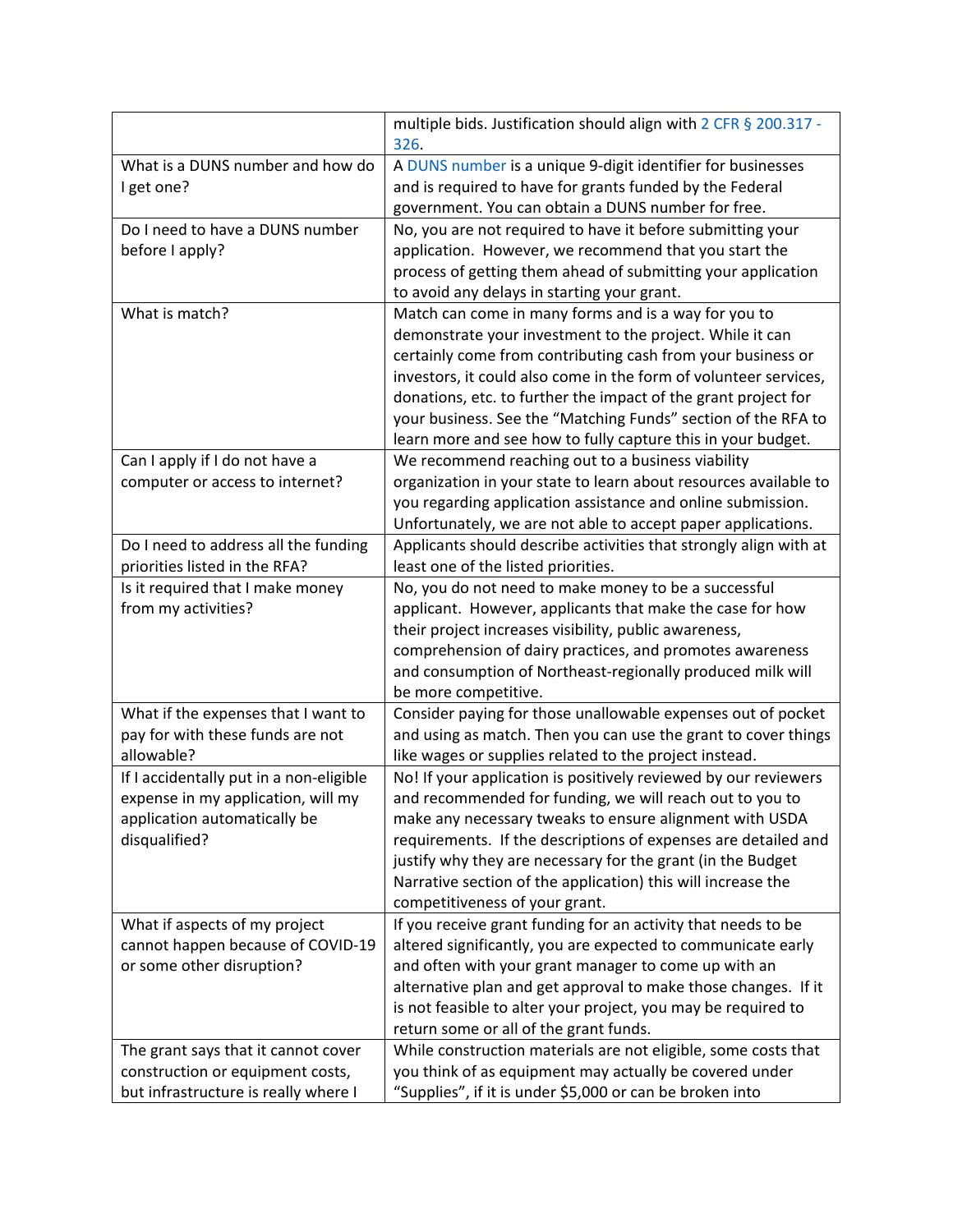| need support. Is there a way to get | components that are under \$5,000. (See Eligible Expenses                                                                                                                                                                                                                             |  |
|-------------------------------------|---------------------------------------------------------------------------------------------------------------------------------------------------------------------------------------------------------------------------------------------------------------------------------------|--|
| grant funds for my project?         | sections below.)                                                                                                                                                                                                                                                                      |  |
|                                     | If this not the case, consider using your funds to pay for wages<br>or other related and eligible costs and using your own funds to<br>purchase your expenses that are not covered by this grant.<br>Expenses that are not eligible for grant funds can still be<br>counted as match. |  |

## ELIGIBLE EXPENSES

All expenses for which you are requesting grant funds should be described in detail; expenses should also be well-justified as to how they support the grant project. These details should be provided in the Budget Narrative section of the application.

The following expenses are common for this grant, but this document is by no means all inclusive. Visit the [2020 AMS Terms and Conditions](https://www.ams.usda.gov/sites/default/files/media/FY2020GDTermsandConditionsUpdates.pdf) for full details of allowable and unallowable expenses. Contact us if you have any questions.

|                                                      | <b>Eligible Expenses</b>                                                                                                                                                                                                                      | <b>Not Eligible</b>                                                                                                                                                        |
|------------------------------------------------------|-----------------------------------------------------------------------------------------------------------------------------------------------------------------------------------------------------------------------------------------------|----------------------------------------------------------------------------------------------------------------------------------------------------------------------------|
| <b>Training</b>                                      | Allowable when the training<br>$\bullet$<br>is required to meet the<br>objectives of the project or<br>program                                                                                                                                | N/A<br>$\bullet$                                                                                                                                                           |
| <b>Contractor/Consultant</b>                         | Contractors that charge an<br>$\bullet$<br>hourly rate that does not<br>exceed the salary of a GS-15<br>step 10 Federal employee in<br>the contractor's area, or<br>with sufficient justification                                             | Contractors charging over<br>$\bullet$<br>the salary of a GS-15 step<br>10 Federal employee in<br>the contractor's area,<br>unless sufficient<br>justification is provided |
| <b>Construction</b>                                  | N/A<br>$\bullet$                                                                                                                                                                                                                              | Not eligible for<br>$\bullet$<br>construction or building<br>materials                                                                                                     |
| <b>Supplies &amp; Materials</b>                      | Product packaging/labeling,<br>$\bullet$<br>if related to the activities<br>Printing cost of preparing<br>$\bullet$<br>informational leaflets,<br>reports, manuals, and<br>publications relating to the<br>project<br>Washable wall materials | Construction supplies<br>$\bullet$<br>Plumbing                                                                                                                             |
| <b>Marketing Expenses</b><br>(covered in the "Other" | Promotion of dairy products<br>$\bullet$<br>as it relates to food<br>safety/welfare certifications                                                                                                                                            | Reimbursement for the<br>$\bullet$<br>discount covered by a<br>coupon or price reduction                                                                                   |